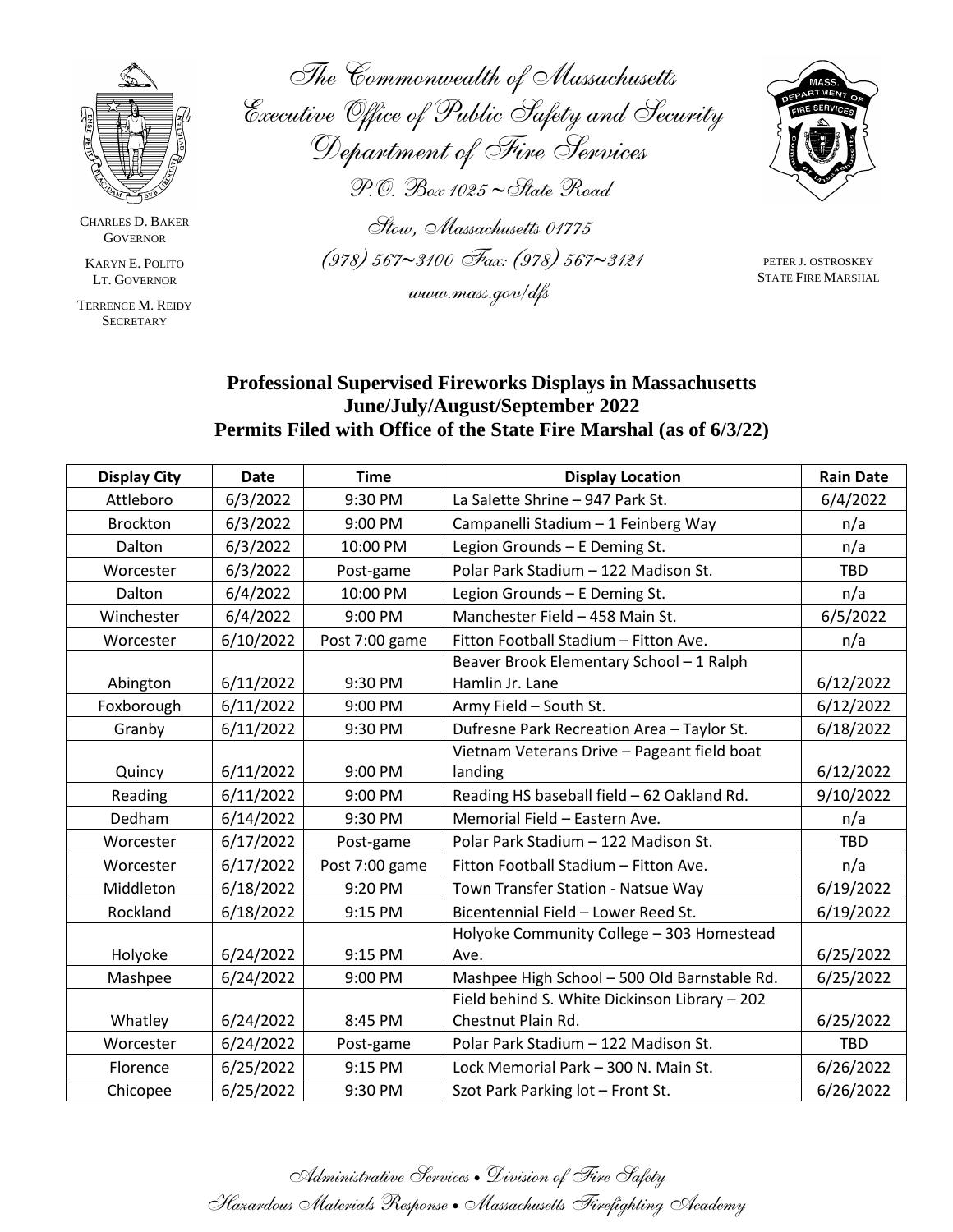| Easthampton       | 6/25/2022 | 9:00 PM         | Park Hill Orchard - 95 Park Hill Rd.            | n/a        |
|-------------------|-----------|-----------------|-------------------------------------------------|------------|
| Gardner           | 6/25/2022 | 9:15 PM         | Kendall Pond Road W                             | 6/26/2022  |
| Halifax           | 6/25/2022 | 9:00 PM         | Halifax Athletic Fields - 470 Plymouth St.      | 6/26/2022  |
| Hanover           | 6/25/2022 | 9:00 PM         | Ballfields behind Center School - 65 Silver St. | 6/26/2022  |
| Milton            | 6/25/2022 | 10:00 PM        | Governor Hutchinson's Field - Adams St.         | 6/26/2022  |
| S. Hamilton       | 6/25/2022 | 9:15 PM         | Patton Park - Bay Rd.                           | 6/26/2022  |
| Ware              | 6/25/2022 | 9:30 PM         | 77 Church St.                                   | 6/26/2022  |
| Canton            | 6/26/2022 | 9:15 PM         | Irish Cultural Center - 200 New Boston Road     | n/a        |
| Sutton            | 6/26/2022 | 9:15 PM         | 268 Boston Rd.                                  | 7/8/2022   |
| Somerville        | 6/30/2022 | 9:45 PM         | Trum Field - Franey Rd.                         | 7/1/2022   |
| Worcester         | 6/30/2022 | 9:00 PM or dark | 170 Belmont St.                                 | 7/1/2022   |
| Attleboro         | 7/1/2022  | 9:20 PM         | Haywood Field - North Ave.                      | 7/5/2022   |
| Greenfield        | 7/1/2022  | 9:35 PM         | Poet's Seat Tower - Mountain Rd.                | 7/5/2022   |
| Haverhill         | 7/1/2022  | 9:15 PM         | Riverside Park - 163 Lincoln Ave.               | 7/5/2022   |
| Hingham           | 7/1/2022  | 9:00 PM         | Button Island - 3 Otis St.                      | 7/2/2022   |
| Orleans           | 7/1/2022  | 9:00 PM         | Barge off Rock Harbor Beach                     | 7/5/2022   |
| Agawam            | 7/2/2022  | 9:30 PM         | Six Flags - Picnic Grove - 1623 Main St.        | 7/8/2022   |
| Andover           | 7/2/2022  | 9:20 PM         | Andover High School - 80 Shawsheen Rd           | 7/9/2022   |
| Lowell            | 7/2/2022  | 9:00 PM         | Pedestrian Walkway - Aiken St.                  | 7/5/2022   |
| Oakham            | 7/2/2022  | 9:30 PM         | Barge on Lake Dean - 203 Bechan Rd.             | n/a        |
|                   |           |                 | Salem Maritime National Historic Site - 160     |            |
| Salem             | 7/2/2022  | 9:00 PM         | Derby St.                                       | 8/5 or 8/7 |
| Walpole           | 7/2/2022  | 9:30 PM         | Joe Morgan Memorial Field - 220 School St.      | 7/9/2022   |
| Agawam            | 7/3/2022  | 9:30 PM         | Six Flags - Picnic Grove - 1623 Main St.        | 7/9/2022   |
| East Longmeadow   | 7/3/2022  | 9:30 PM         | East Longmeadow High School - 180 Maple St.     | n/a        |
| Freetown          | 7/3/2022  | 9:00 PM         | <b>Assonet Burial Grounds</b>                   | 7/9/2022   |
| Lynn              | 7/3/2022  | 9:00 PM         | Barge near Red Rock - 76 Marine Blvd.           | 7/5/2022   |
| Mashpee           | 7/3/2022  | 9:00 PM         | Golf Course - 20 Red Brook Road                 | 7/5/2022   |
| Needham           | 7/3/2022  | 9:30 PM         | Needham HS Parking Lot - 609 Webster St.        | 7/5/2022   |
| North Andover     | 7/3/2022  | 9:30 PM         | Hayes Stadium - 495 Main St.                    | 7/5/2022   |
| Rutland           | 7/3/2022  | 9:20 PM         | Behind DPW garage - 17 Pommogussett Rd.         | 7/8/2022   |
| Sharon            | 7/3/2022  | 9:30 PM         | Barge on Lake Massapoag - 196 Pond St.          | 7/10/2022  |
| Tewksbury         | 7/3/2022  | 9:30 PM         | 424 Livingston St.                              | n/a        |
| Weymouth          | 7/3/2022  | 9:30 PM         | Wessagusset Road                                | n/a        |
| Agawam            | 7/4/2022  | 9:30 PM         | Six Flags - Picnic Grove - 1623 Main St.        | 7/10/2022  |
| <b>Beverly</b>    | 7/4/2022  | 9:15 PM         | West Beach - 121 West St.                       | 7/5/2022   |
| Bridgewater       | 7/4/2022  | 9:30 PM         | Legion Field- 200 South St.                     | 7/5/2022   |
| <b>Fall River</b> | 7/4/2022  | 9:00 PM         | Battleship Cove - 392 Davol St.                 | 7/5/2022   |
|                   |           |                 | Barge in Marblehead Harbor - Commercial         |            |
| Marblehead        | 7/4/2022  | 9:15 PM         | <b>Street Wharf</b>                             | 7/5/2022   |
| Mashpee           | 7/4/2022  | 9:15 PM         | Willowbend Country Club - 130 Willowbend Dr.    | 7/5/2022   |